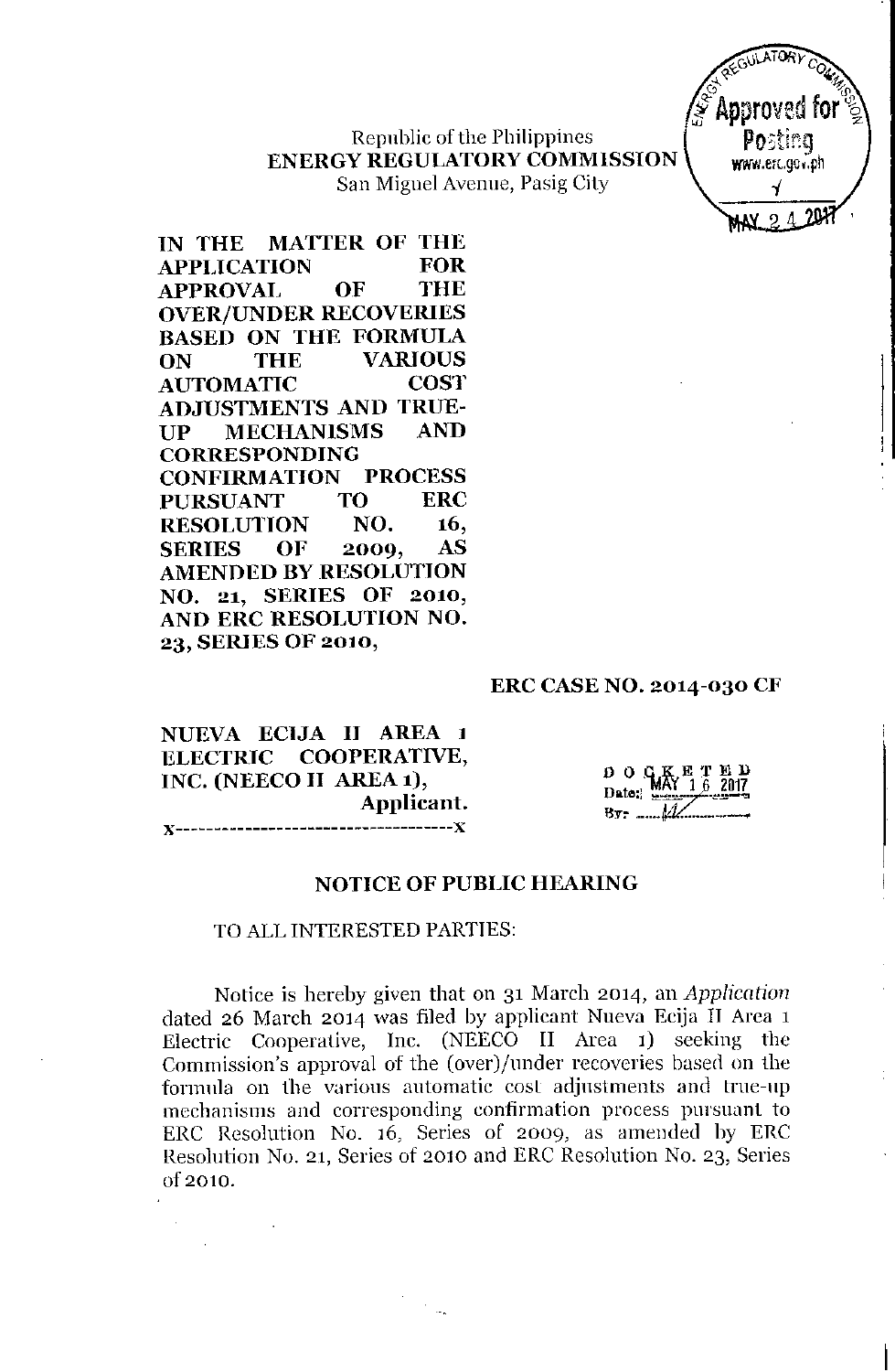### ERC CASE NO. 2014-030 CF NOTICE OF PUBLIC HEARING/ 10 MAY 2017 PAGE 2 OF 5

On <sup>28</sup> April 2015, NEECO IIArea <sup>1</sup> filed an *Urgent Motion to Allow Applicant to Correct Paragraph* 7 *of the Application, with Leave of Court.*

NEECO II Area 1 alleged the following in its Application, as amended:

1. Applicant is an electric cooperative duly recognized and existing under and by virtue of the laws of the Republic of the Philippines, with principal office at Calipahan, Talavera, Nueva Ecija, where it may be served with summons and other legal processes, represented in this instance by its General Manager, Eulalia M. Castro, of legal age, Filipino and with office address also at NEECO II Area 1 Main Office;

٦  $\overline{1}$ 

 $\overline{1}$ 

- 2. Herein applicant is the exclusive franchise holder issued by the National Electrification Administration (NEA) to operate an electric light and power services in the municipalities of Nueva Ecija, namely: Talavera, Lupao, Carranglan, Aliaga, Quezon, Licab, Sto Domingo, Munoz, Guimba, and Talugtug;
- 3. Pursuant to ERC Resolution No. 16 Series of 2009, as amended by ERC Resolution No. 21, Series of 2010, more specifically Article 5, Section 1 (Filing) thereof, all Luzon Distribution Utilities (DUs) shall file their respective consolidated applications, on or before March 31, 2014, for the (over)/under recoveries on their implementation of various automatic cost adjustment and true-up mechanisms;
- 4. For purposed of compliance with the said ERC Resolution No. 16, as amended, and ERC Resolution No. 23, herein applicant adopted the formulae on Generation Rate, Transmission Rate, System Loss Rate, Lifeline Subsidy Rate and Senior Citizen Subsidy Rate, together with the specific definitions and subformulae for each item thereof;
- 5. Applicant NEECO II Area 1 hereby submit its proposed application for approval of automatic cost adjustment true-up mechanisms and corresponding confirmation process pursuant to the aforesaid resolutions, as Annex *"A,"* and form as part and parcel of this application;
- 6. **In** support of this application, herein applicant attached the following required documents contained in the guidelines issued by the Honorable Energy Regulatory Commission, to wit:
	- a. Power Supply Data Sheet;
	- b. Statistical Data Sheet;
	- c. Implemented Rates;
	- d. Power Bills of Power Suppliers;
	- e. Officials Receipts issued by Power Suppliers;
	- f. Debit/Credit Memo of Power Suppliers;
	- g. *TRANSCOjNGCP* Invoices;
	- h. Official Receipts issued by *TRANSCOjNGCP*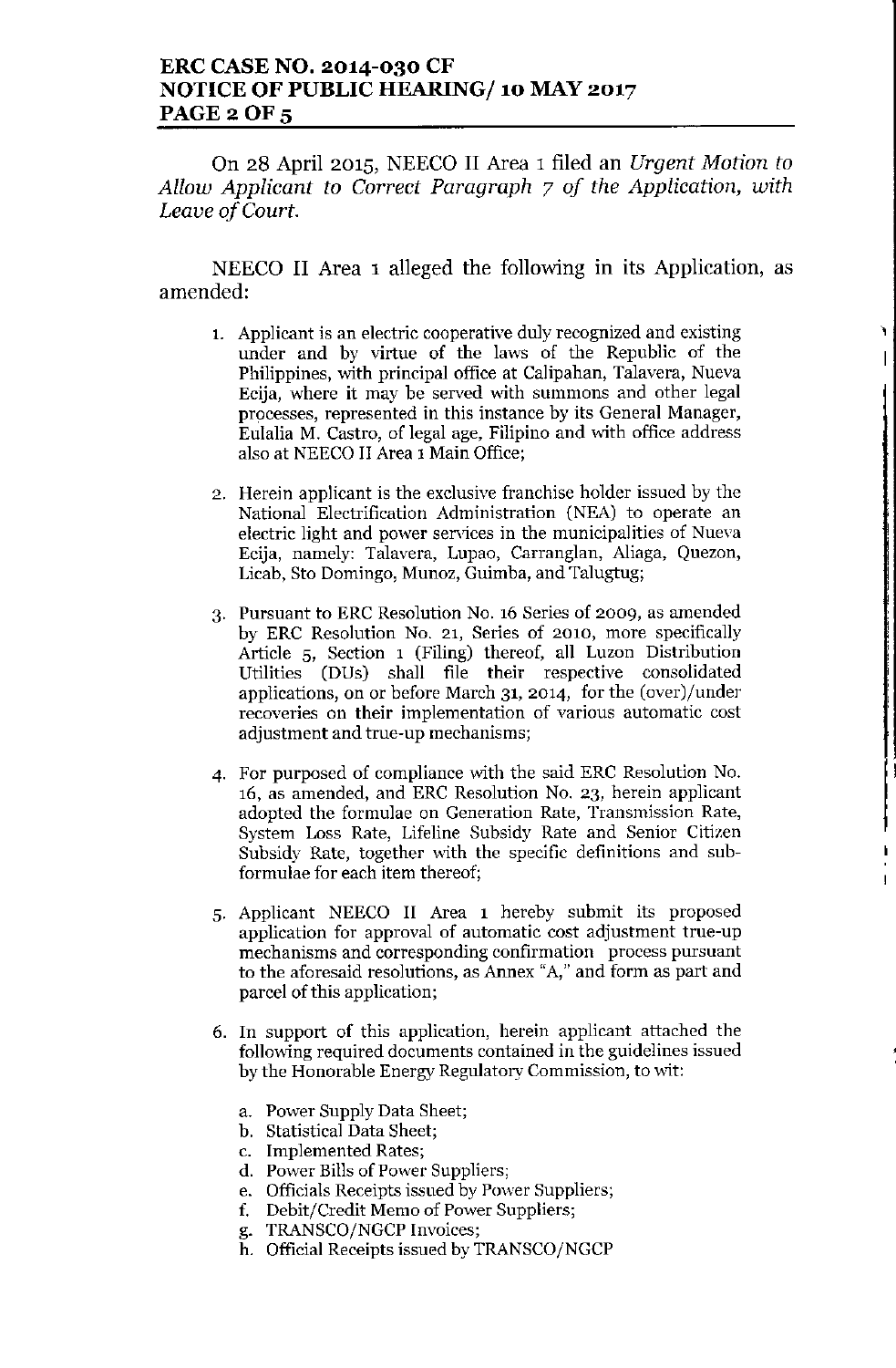## ERC CASE NO. 2014-030 CF NOTICE OF PUBLIC HEARING/ 10 MAY 2017 PAGE 3 OF 5

- i. Debit/Credit Memo of TRANSCO/NGCP
- j. DU-MO1 and DU-MO2, MFSR;
- k. Consumer Bills of Lifelines (per level) and Non- lifelines per customer class;
- 1. URR Computation of Generation Rate;
- m. URR Computation of Transmission Rate;
- n. URR Computation of System Loss Rate;
- o. URR Computation of Lifeline Rate;
- p. URR Computation of Senior Citizen Subsidy Rate;
- q. Computation of (Over)/Under Recoveries;
- r. Summary of Over and Under Recoveries; and
- s. Summary of implementation of approved other charges.
- 7. The summary Past True-up vis-á-vis, the actual collection for Generation, Transmission, System Loss, Lifeline and Senior Citizen Subsidy Rate are as follows, to wit:

| PARTICULARS            | PASS TRUE-COST     | <b>ACTUAL</b><br><b>BILLINGS</b> | (OVER)/ UNDER<br><b>RECOVERIES</b> |  |
|------------------------|--------------------|----------------------------------|------------------------------------|--|
| <b>GENERATION</b>      | P 1,718,755,307.75 | P 1,705,249,076.89               | P13,506,230.86                     |  |
| <b>TRANSMISSION</b>    | P453,769,968.71    | P458,756,691.57                  | P(4,986,722.85)                    |  |
| <b>SYSTEM LOSS</b>     | P 311,582,974.04   | P 279,662,217.06                 | P31,920,756.98                     |  |
| LIFELINE               | P 34,897,924.91    | P 31,721,182.54                  | P 3, 176, 742.37                   |  |
| <b>SENIOR CITIZENS</b> | P 388,452.34       | P 542,316.00                     | P (153,863.66)                     |  |

GRAND IOIAL **P 2.519,394.627,77 P 2,475.931.484.06 P43,463.143,7D**

#### PRAYER

WHEREFORE, foregoing premises considered, it is most respectfully prayed on this Honorable Commission, after due notice and hearing, to approve the herein application and upon approval thereof, the applicant be directed to submit the scheme on how to implement the said approval.

Other relief just and equitable in the premises are likewise prayed for.

The Commission has set the *Application,* as amended for determination of compliance with the jurisdictional requirements, expository presentation, Pre-trial Conference, and presentation of evidence on 29 June 2017 at two o'clock in the afternoon  $(2:00 \text{ P.M.})$ , at the ERC Hearing Room,  $15<sup>th</sup>$  Floor, Pacific Center Building, San Miguel Avenue, Pasig City.

All persons who have an interest in the subject matter of the instant case may become a party by filing with the Commission a

.<br>ا .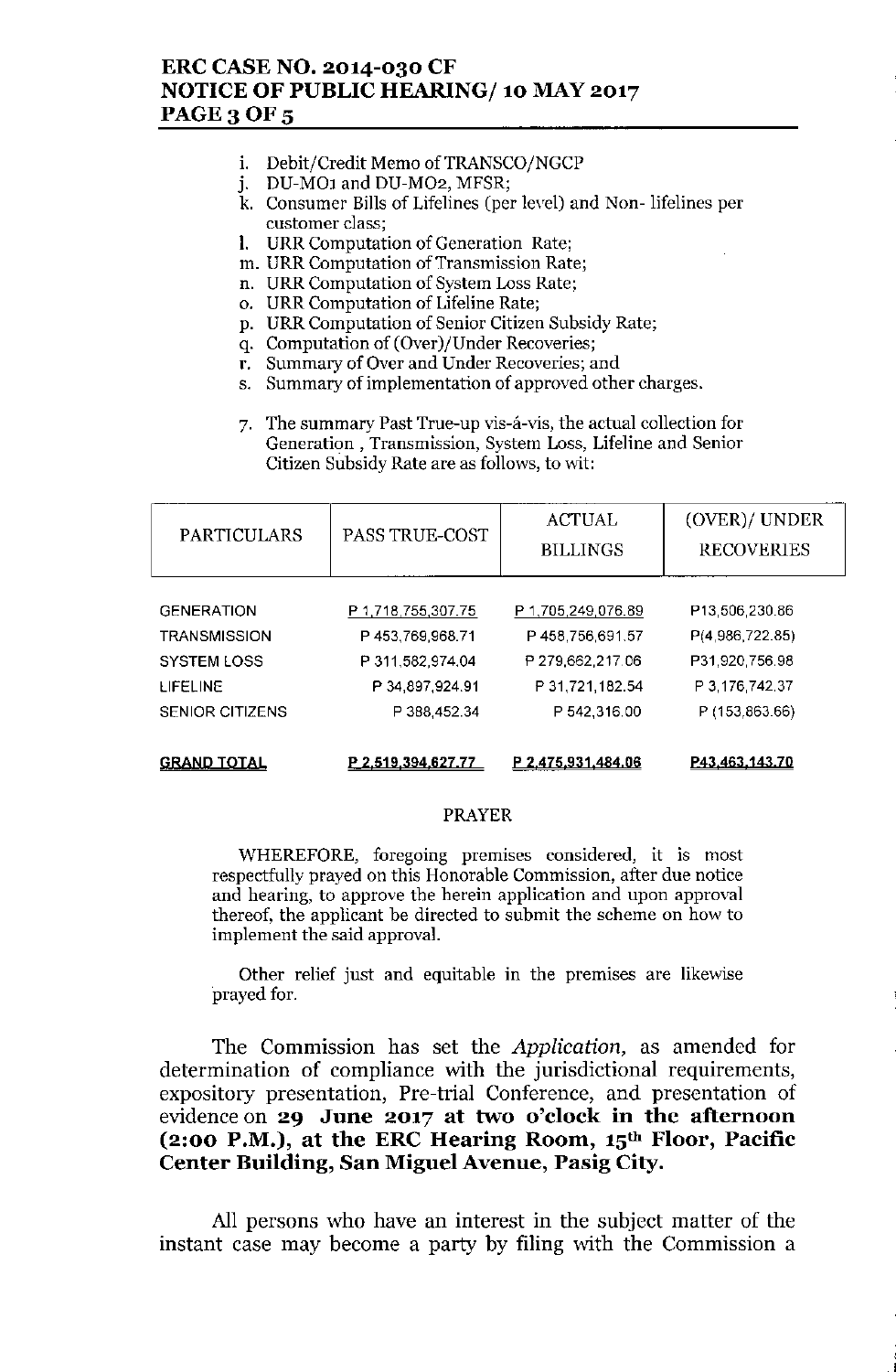verified Petition to Intervene at least five (5) days prior to the initial hearing and subject to the requirements under Rule 9 of the 2006 Rules of Practice and Procedure, indicating therein the docket number and title of the case and stating the following:

- 1) The petitioner's name and address;
- 2) The nature of petitioner's interest in the subject matter of the proceeding and the way and manner in which such interest is affected by the issues involved in the proceeding; and

 $\overline{\phantom{a}}$ 

3) A statement of the relief desired.

All other persons who may want their views known to the Commission with respect to the subject matter of the case may file their Opposition or Comment thereon at any stage of the proceeding before Applicant rests its case, subject to the requirements under Rule 9 of the 2006 Rules of Practice and Procedure. No particular form of Opposition or Comment is required, but the document, letter, or writing should contain tbe following:

- 1) The name and address of such person;
- 2) A concise statement of the Opposition or Comment; and
- 3) The grounds relied upon.

All such persons who wish to have a copy of the *Application* may request from Applicant that it be furnished with the same, prior to the date of the initial hearing. Applicant is hereby directed to furnish all those making such request with copies of the *Application* and its attachments, subject to the reimbursement of reasonable photocopying costs. Any such person may likewise examine the *Application* and other pertinent records filed with the Commission during the standard office hours.